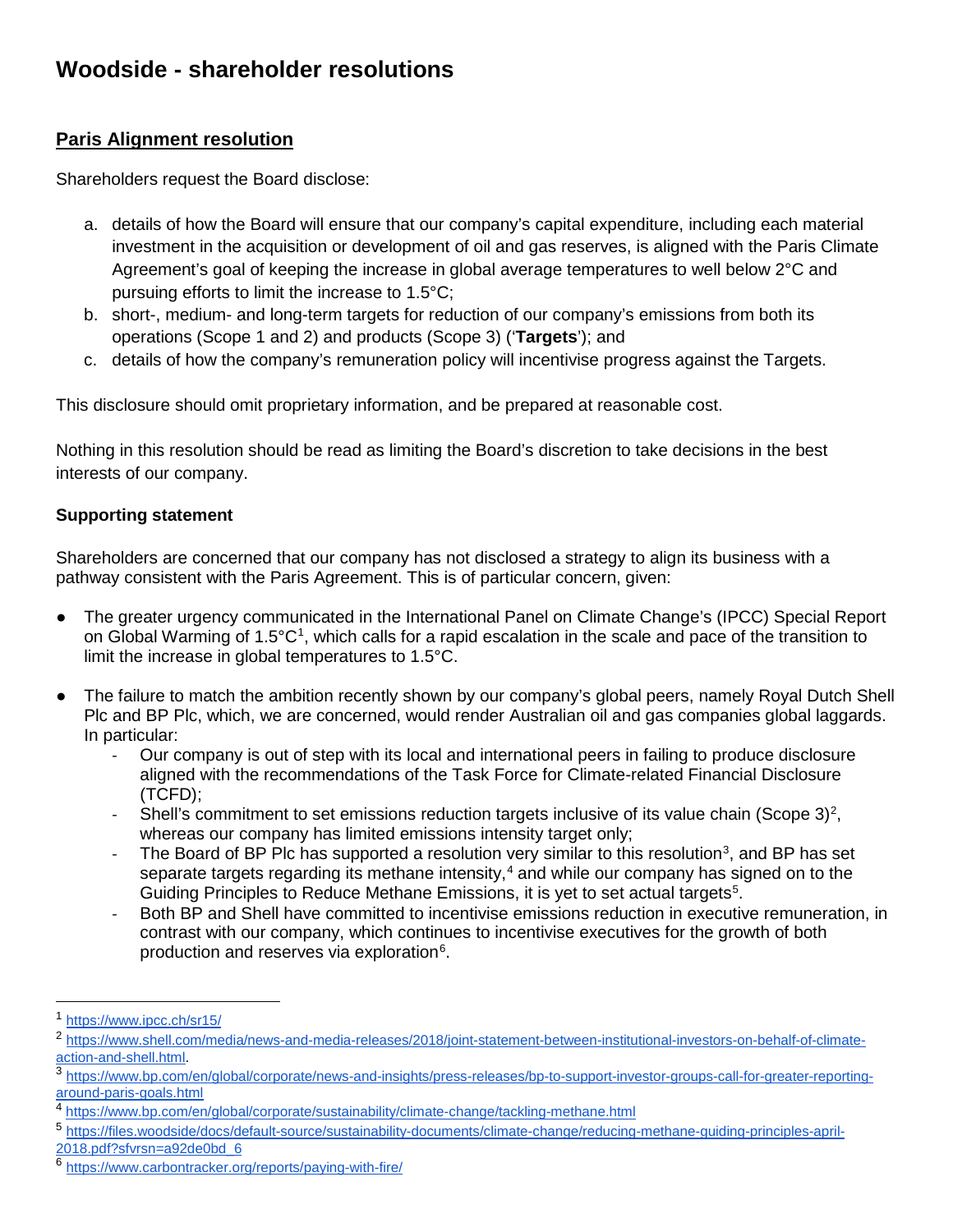The brochure our company produced in December 2018, "Our Energy Future in a Lower Carbon World", fails to disclose credible scenario analysis - a key pillar of the TCFD recommendations. The brochure also excludes a 1.5°C scenario and disclosure of physical risks.

Our company claims to "consider a range of commodity and carbon prices based on our interpretation of a wide range of scenarios, including those that align with a 2C outcome"[7](#page-1-0). It has not disclosed these scenarios or the assumptions these scenarios rely upon, particularly the use of carbon capture and storage (CCS) and/or negative emissions. Such disclosures do not appear to reconcile with the current 'guardrail' understanding of  $2^{\circ}$ C developed by the UNFCCC as a "defence line that needs to be stringently defended."<sup>[8](#page-1-1)</sup>

The IPCC's 1.5°C report projects that in the absence of, or with only a limited use of fossil fuels with carbon capture and storage (CCS), the share of primary energy provided by gas must decline by 20-25% by 2030, and 53-74% by 2050 (relative to 2010)<sup>[9](#page-1-2)</sup>. It is clear there is a fundamental difference between our company's strategy, and the recommendations of the IPCC, given the absence of commercially viable carbon capture and storage.

Our company's commitment to reduce the intensity of operational emissions by 5% by 2020 is not a credible target. Further, our company's plans to increase gas production and associated capital expenditure must be seen in the context of a reliance on the theory that we can entirely displace coal-fired power with gas, thus embedding emissions into Australia's and the region's medium-term future at a time when gas should be playing a limited role only, particularly in developed economies.

Shareholders have an interest in the long term viability of the company, and a responsibility to ensure that its business is aligned with the speed of decarbonisation that is required to limit global warming to well below 2°C, and preferably 1.5°C.

The IPCC 1.5°C report recommends that in order to reach net zero carbon emissions by 2050, gas must play a diminishing role in primary energy. Failing to limit global warming to 1.5°C will seriously impact the functioning of our financial systems and society more broadly. Companies which do not put in place appropriate plans will likely face rapid and terminal loss of social license and value. 2050 is just 31 years away, and our company - whose core business is extracting and selling hydrocarbons -- has not begun a conversation with shareholders about how it will decarbonise.

## **ACCR urges shareholders to vote for this proposal.**

<span id="page-1-0"></span><sup>&</sup>lt;sup>7</sup> Woodside Petroleum Ltd, Our Energy Future in a Lower Carbon World, December 2018

<span id="page-1-1"></span><sup>8</sup> <http://unfccc.int/resource/docs/2015/sb/eng/inf01.pdf> at page 18

<span id="page-1-2"></span><sup>9</sup> <https://www.ipcc.ch/sr15/>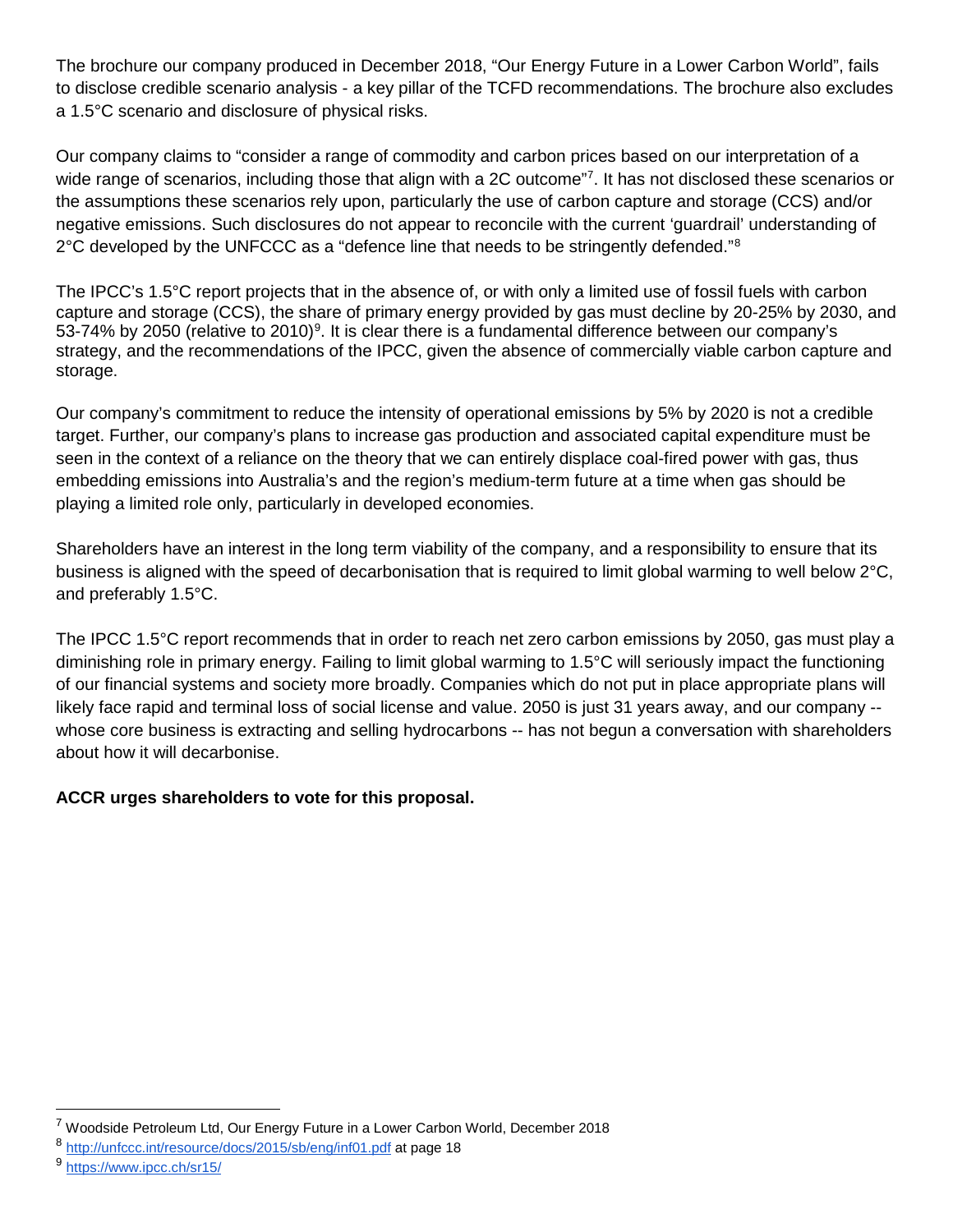## **Lobbying resolution**

Shareholders request that:

1. The Board commission a comprehensive review of our company's positions, oversight and processes related to direct and indirect public policy advocacy (**Review**), including through industry associations of which our company is a member or at which our company is formally represented (**Relevant Industry Associations**), on energy and climate change, covering the period between the date that the Paris Agreement was adopted (12 December 2015) and the present day.

We request that this Review:

- a. for each Relevant Industry Association, disclose the proportion of that Association's revenue contributed by our company;
- b. evaluate whether advocacy positions\* taken by Relevant Industry Associations are consistent with the Paris Agreement as a global framework for limiting the increase in global average temperature to well below 2°C; and
- c. evaluate whether advocacy positions\* taken by Relevant Industry Associations, in respect of Australian climate and energy policy, are consistent with our company's policy and serve our company's financial interests.

\*Given that 'advocacy positions' by Relevant Industry Associations are not always taken in written form, we request that this Review include, as evidence of such advocacy positions, credible media reporting.

- 2. the Board prepare (at reasonable cost and omitting confidential information) a report describing the completed Review and detailing the proposed actions to be taken as a result of the Review, to be made available to shareholders by the time of the company's next AGM. Shareholders request that that the company integrate reporting on its membership and assessment of alignment into its annual reporting from 2020.
- 3. the Board determine, and disclose to shareholders, the criteria by reference to which the company would discontinue membership of a Relevant Industry Association, in circumstances where energy and climate policy consistent with the Paris Agreement are not promoted by that Association.

## **Supporting statement**

As a shareholder, the Australasian Centre for Corporate Responsibility (ACCR) favours policies and practices that protect and enhance the value of our investments.

#### Policy uncertainty

The last decade of Australian climate and energy policy has been characterised by short-lived policy, driven in large part by adversarial campaigning by industry bodies; while Australia continues to be a laggard in the urgent global effort to reduce carbon emissions.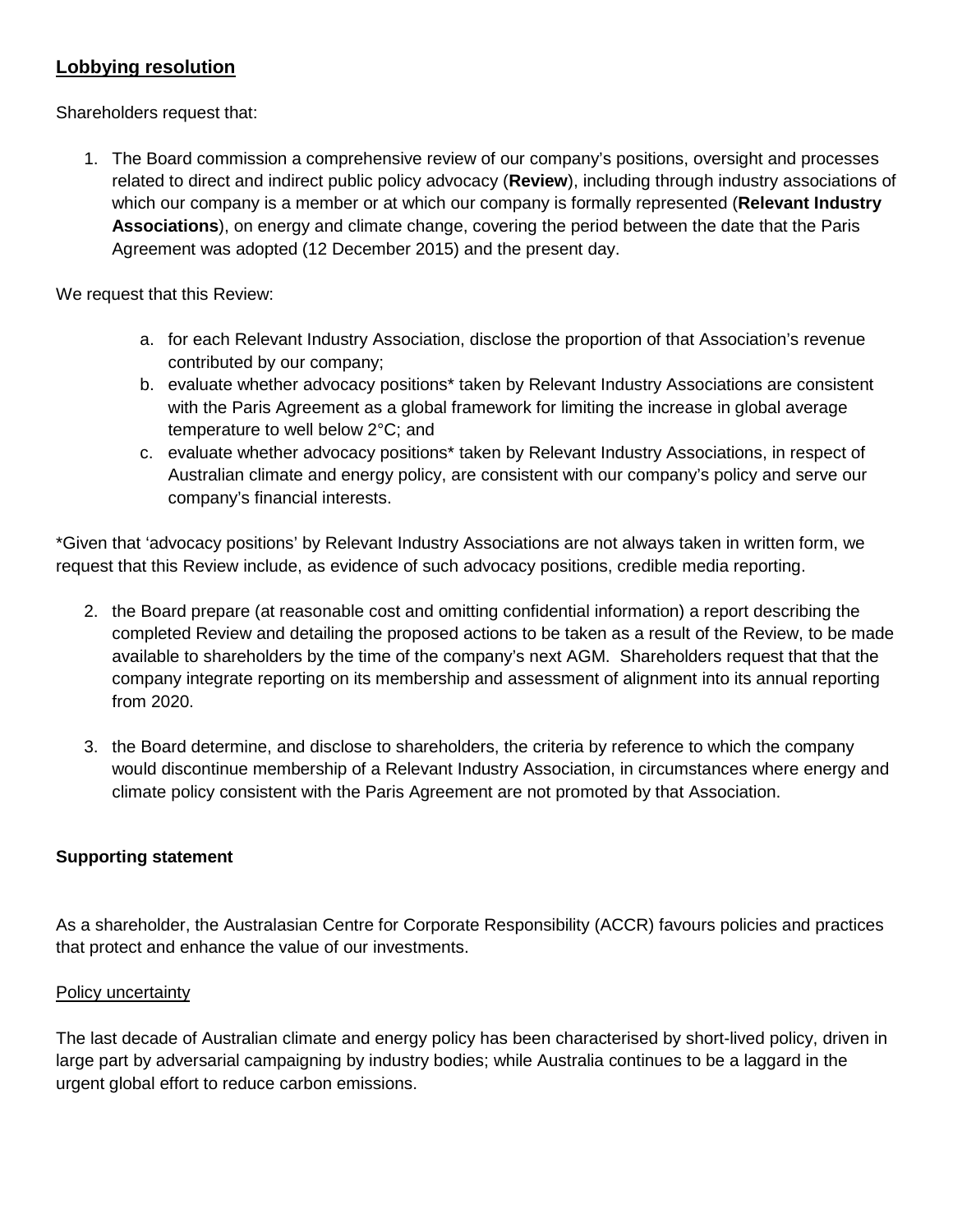Accordingly, we urge shareholders to ensure that companies in all sectors review their relationships with industry bodies that act as obstacles to the effective uptake of national and global policy frameworks aimed at limiting global warming to 2°C.

### Insufficient existing disclosure

Our company discloses a complete list of "Peak Industry Organisations" on its website, including 13 Australian organisations and 11 international organisations<sup>10</sup>. In its 2018 climate change submission to the CDP<sup>11</sup>, our company identified four "trade associations that are likely to take a position on climate change legislation": the Australian Petroleum Production and Exploration Association (APPEA), the Chamber of Minerals and Energy Western Australia (CMEWA), the LNG Marine Fuels Institute and CO2CRC. The 2018 CDP submission omits the Business Council of Australia, which also seeks to influence climate and energy policy.

We are concerned that our company's in principle commitment to the goals of the Paris Agreement, as well as the economic interests of shareholders, are being undermined by our company's membership of various trade associations which undertake advocacy counter to these goals.

#### Negative advocacy

We question the long-term attractiveness to shareholders of our company's public policy advocacy through certain industry associations. Three of these associations, the Australian Petroleum Production and Exploration Association (APPEA), the Business Council of Australia (BCA), and the Chamber of Minerals and Energy Western Australia (CMEWA), have taken positions that run strongly counter to the goals of the Paris Agreement, and the corresponding interests of our company and its shareholders. For example:

- 1. APPEA, on whose board our company acts as Vice Chair<sup>12</sup>, has:
	- called for the "urgent removal of existing bans and moratoriums" on fracking in eastern states<sup>13</sup>;
	- proposed that the Clean Energy Finance Corporation (CEFC) support gas projects[14;](#page-3-4)
	- argued for exemptions from climate policy for emissions intensive industries, including the LNG industry $15$ ;
	- opposed state-based renewable energy targets (RET)<sup>[16](#page-3-6)</sup>; and
	- called for LNG plants to be exempt from public disclosure of their emissions<sup>17</sup>.
- 2. The BCA, on whose board our CEO Peter Coleman retains a position<sup>[18](#page-3-8)</sup> has:
	- argued against any extension of the RET and stated that "there was no role for state-based" renewable energy targets $19$ ;
	- called for the removal of state-based moratoriums on fracking<sup>[20](#page-3-10)</sup>;

<span id="page-3-1"></span><sup>11</sup> Woodside Petroleum Ltd, CDP Climate Change submission, 2018

<span id="page-3-0"></span> <sup>10</sup> <https://www.woodside.com.au/sustainability/transparency/membership-of-peak-industry-organisations>

<span id="page-3-2"></span><sup>12</sup> <https://www.appea.com.au/about-appea/board/>

<span id="page-3-3"></span><sup>&</sup>lt;sup>13</sup> APPEA, Submission to Energy Security Board's Draft Detailed Consultation Paper, 15 June 2018

<span id="page-3-4"></span><sup>&</sup>lt;sup>14</sup> APPEA, Submission to Independent review into the future security of the National Electricity Market, March 2017

<span id="page-3-5"></span><sup>&</sup>lt;sup>15</sup> APPEA, Submission to Review of Climate Change Policies, May 2017

<span id="page-3-6"></span><sup>&</sup>lt;sup>16</sup> APPEA, Submission to Energy Security Board's Draft Detailed Consultation Paper, 15 June 2018

<span id="page-3-7"></span><sup>&</sup>lt;sup>17</sup> APPEA, Submission to the Review of the National Greenhouse and Energy Reporting Legislation, September 2018

<span id="page-3-8"></span><sup>18</sup> [https://www.bca.com.au/energy\\_and\\_climate\\_change\\_committee](https://www.bca.com.au/energy_and_climate_change_committee)

<span id="page-3-9"></span><sup>19</sup> [https://www.bca.com.au/energy\\_and\\_climate](https://www.bca.com.au/energy_and_climate)

<span id="page-3-10"></span><sup>&</sup>lt;sup>20</sup> Business Council of Australia, Submission to Independent review into the future security of the National Electricity Market, March 2017